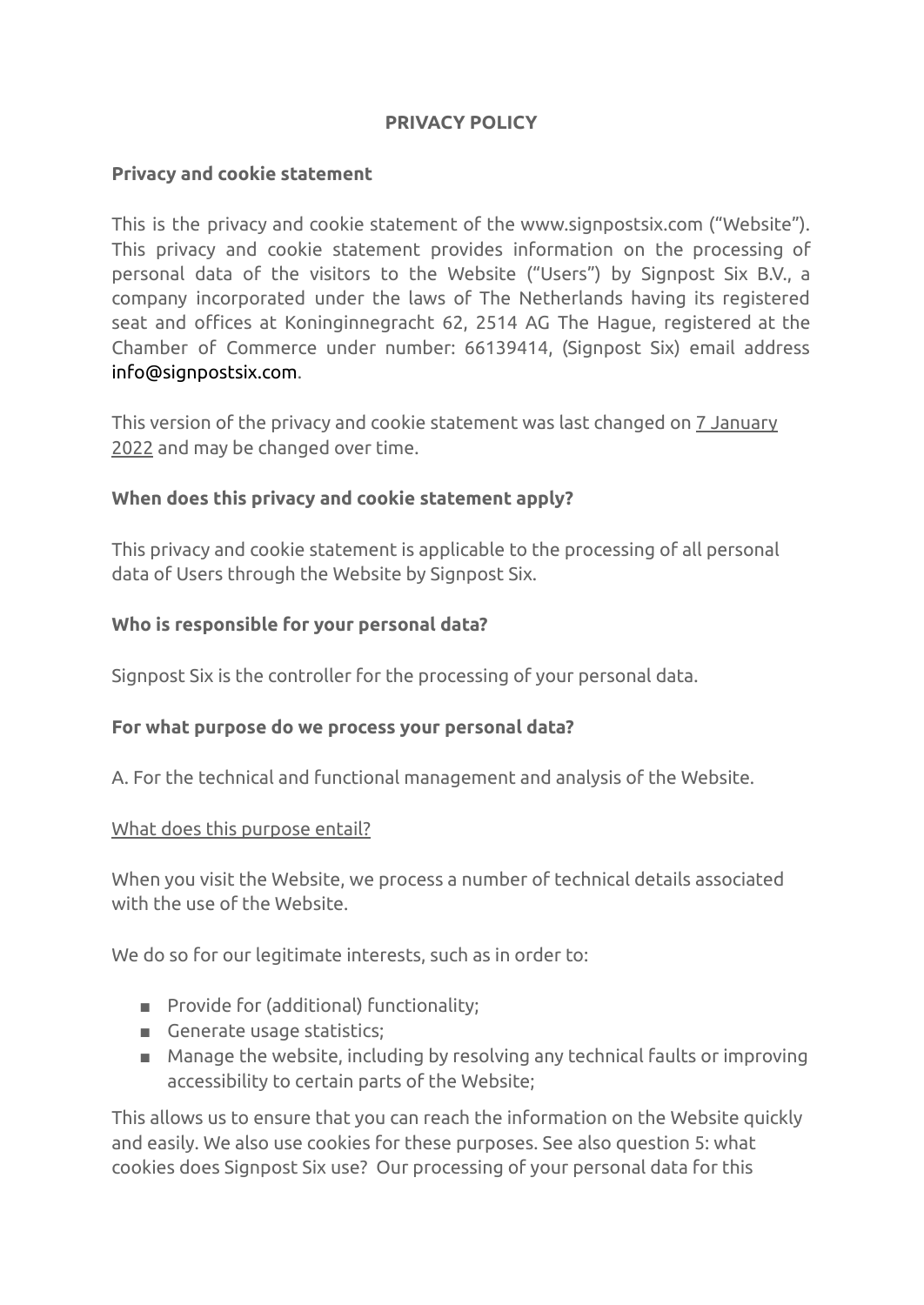purpose serves your and Signpost Six's legitimate interest, or where we have your consent to do so.

### Which personal data do we process for this purpose?

For this purpose, we process technical data such as the IP-address of your computer, the webpages you visit, the internet browser you are using, the previous/subsequent website you visit and the duration of a visit or session.

## For what period do we retain your personal data for this purpose?

We retain technical data for a maximum period of 90 days for this purpose.

B. To process your registration, your orders and your payments and to communicate with you on these and other topics.

#### What does this purpose entail?

If you get in touch with us via email [\(info@signpostsix.com](https://www.signpostsix.com/privacy-policy/info@signpostsix.com)), we will use your personal data in order to reply and answer your questions and to register you. Our processing of your personal data for this purpose serves your and Signpost Six's legitimate interest or we have your consent to do so or as a consequence of the execution of an agreement.

#### Which personal data do we process for this purpose?

For this, we process your name, contact details, your correspondence with Signpost Six about your question and all other personal data you provide to us and which are necessary to answer your question or to register you in order to execute the agreement.

#### For what period do we retain your personal data for this purpose?

We retain this data for as long as necessary for the purposes of the processing.

#### **Who has access to your personal data?**

Signpost Six involves third parties to perform certain (processing) activities on its behalf, such as the hosting of the Website. Signpost Six has taken the necessary contractual and organisational measures to ensure that the data are only processed insofar as necessary to perform the services. Personal data will not be supplied to other parties, except when required by law.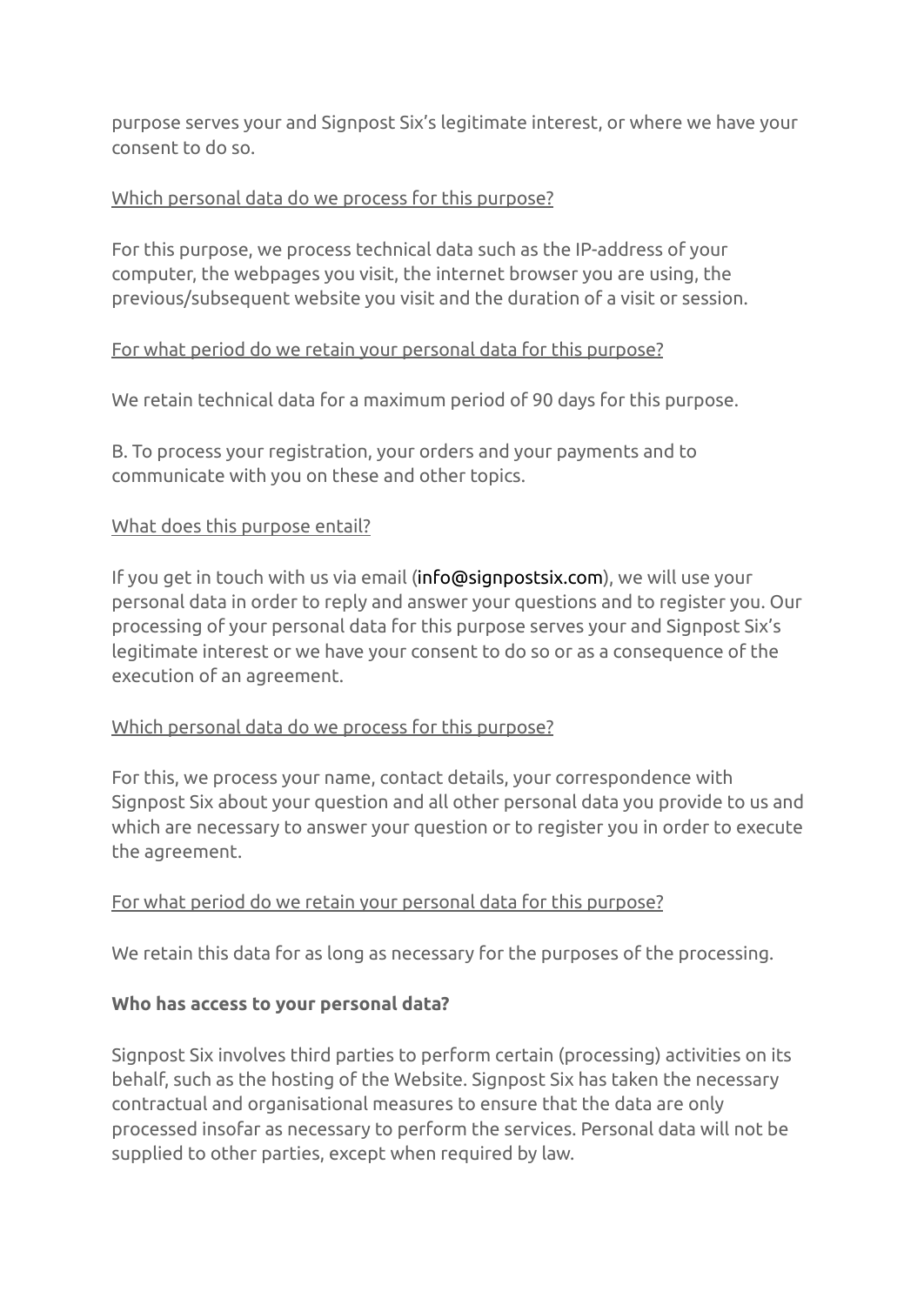# **Which cookies does Signpost Six use?**

The Website uses cookies. These are small text files, which your Internet browser automatically places on your computer. Cookies are used to assist in collecting information associated with the use of the website, such as which web pages are visited and the duration of a user session.

## **Signpost Six uses three types of cookies:**

– Necessary cookies: these cookies are strictly necessary to offer the basic functionality of the Website and to remember your cookie settings.

– Web Analytics cookies: Signpost Six will only use these cookies with your consent. If you have not consented to the use of such cookies, they will not be placed.

Google Analytics is a web analysis service offered by Google Inc. (Google). Google uses aggregated statistical information to provide Signpost Six with an understanding of how Users are using the Websites. Google is only allowed to provide this information to third parties if Google has a statutory obligation to do so or to the extent that these third parties are processing the information on Google's behalf. You can find further information about Google Analytics [here](http://www.google.com/analytics/learn/privacy.html).

– Cookies tailoring the website to your interests: Signpost Six will only use these cookies with your consent. If you have not consented to the use of such cookies, they will not be placed. These cookies remember which people you have added to your "My Contacts" list for your next visit to the Website, and which web pages you have visited most so that your favourite areas can be shown on your "Welcome Back" homepage if your revisit the Website.

You can always change your cookie settings by clicking on "Customize your cookie settings" above.

#### **How to deal with links to other websites and social media?**

You will find a number of links to other websites on the Website. Although we have selected these websites with care, we are not responsible for the processing of your personal data via these websites. This privacy and cookie statement does not apply to the use of such websites.

If you opt to share content of this Website via social media websites, such as LinkedIn, Facebook and/or Twitter, then your personal data (such as your name and the fact that you have an interest in Signpost Six) will also be visible to the visitors to your personal web pages on these social media websites. The use of such